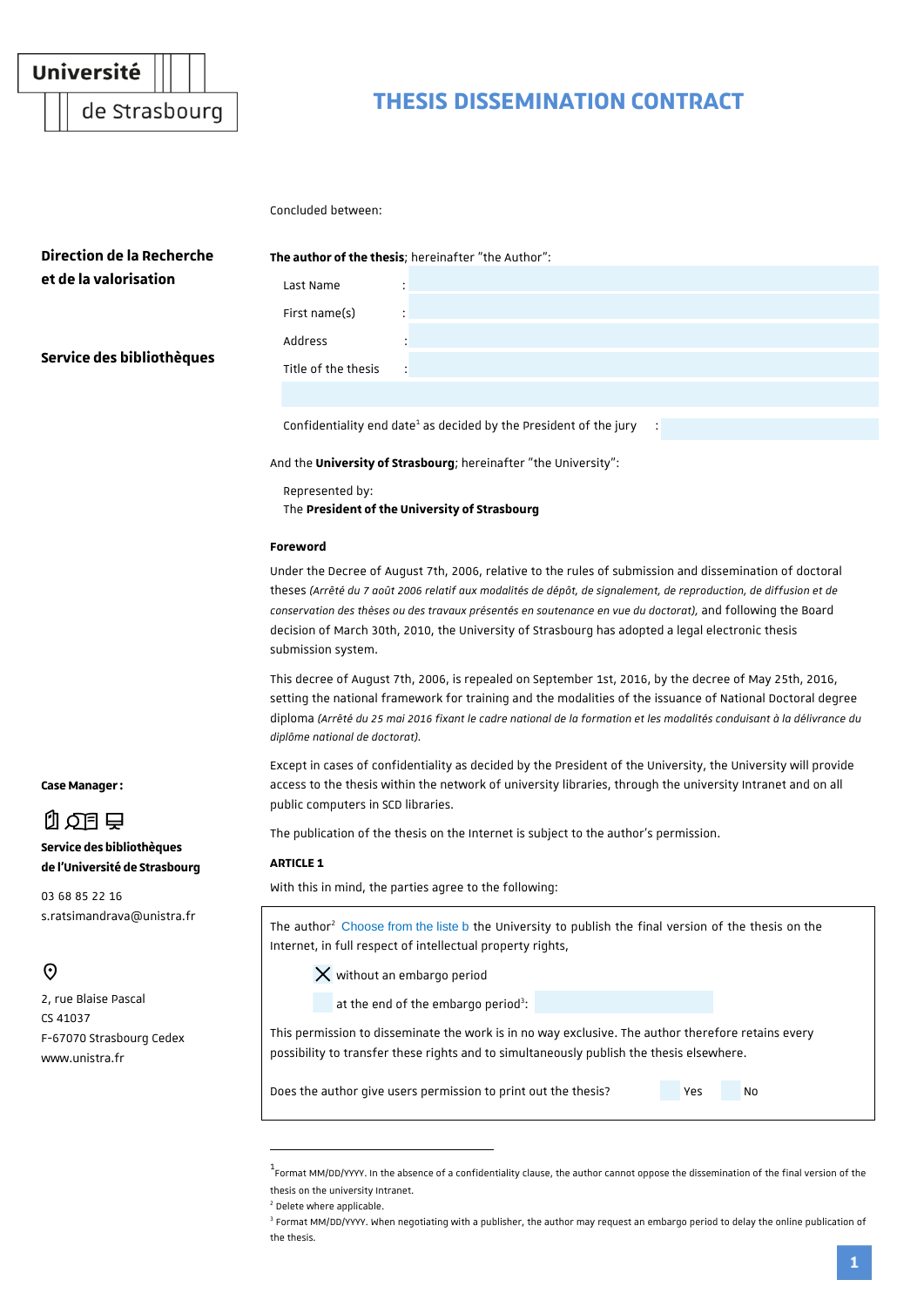de Strasbourg

## **ARTICLE 2**

Theses submitted in an electronic format include a permanent archival version<sup>4</sup> not shared with the public, and, in every case<sup>5</sup>, a version for dissemination.

The author certifies that the final version of the submitted thesis is:

the full version of the thesis

the incomplete version of the thesis after removal<sup>6</sup> of works protected by copyright

## **ADTICLE 3**

If required for online publication or archiving, the author authorises the reproduction and representation, adaptation and modification of the thesis in order to allow it to be accessed by the global community.

a) The right to reproduction includes the right to make an unlimited number of copies of the thesis, in any medium known or unknown at this date, regardless of recording method (analogue, digital or mechanical) or of the type of media used (CD-ROM, DVD-ROM, hard disk, floppy disk, tape, magnetic disk or card, RAM or ROM, microfilm, microfiche or paper).

b) The right to representation includes the right to publicly disseminate and share the thesis within the network of university libraries, on the university Intranet networks and/or on the Internet by means of satellite, cable, terrestrial broadcasting or through digital or analogue networks.

c) Adaptation and modification rights include, where appropriate, the capacity to change the form and format of the thesis in accordance with technical or legal restrictions imposed by archiving, storage, security, and electronic dissemination of the thesis.

#### **ADTICLE 4**

The present permission is given for as long as the French law grants legal protection of literary and artistic property to the author, and to his/her beneficiaries or representatives, including any time extensions that may be applied to this term.

## **ARTICLE 5**

The author certifies that the electronic version of the thesis presented to the University for authorised publication conforms to the official version of the author's work, as approved by the doctoral examination board (with all required corrections duly completed) and subject to legal deposit.

## **ARTICLE 6**

The author gives the University permission to make the existence of the thesis known, including through the use of key words and a short summary, on any type of document, through any technical platform, and by all available means of dissemination<sup>7</sup>. Furthermore, the author gives permission to the University to make the electronic version of the thesis visible and accessible in order for it to be indexed by search engines and available for the Open Archives Initiative Protocol for Metadata Harvesting (OAI-PMH).

## **ARTICLE 7**

1

The author guarantees to the University that he/she owns all the rights necessary for the dissemination of the thesis. In particular, the author certifies to having obtained all the necessary written permissions from copyright holders for the works reproduced, either in part or in full (texts, images, multimedia excerpts, etc.), and agrees to withdraw from the published version of the thesis any documents or information for which such permission has not been obtained. If sectorial agreements<sup>8</sup> relating to the use of protected works for the purposes of teaching and research are in effect on the date of the contract, then such

<sup>4</sup> The University sends the archival version, including for theses which are not to be disseminated, to the French National Computer Centre for Higher Education (CINES).

<sup>&</sup>lt;sup>5</sup> For publication on the university Intranet or online.

<sup>6</sup> See Article 7 of the present contract.

<sup>&</sup>lt;sup>7</sup> Reporting of theses is mandatory pursuant to the Decree dated May 25th, 2016 relative to the National framework of training and the procedures leading to the issuance of the National Doctoral degree (art. 25).

<sup>8</sup> See the *Official Bulletin of the Ministry of Education*, 2016, n° 35 (September 29th, 2016).